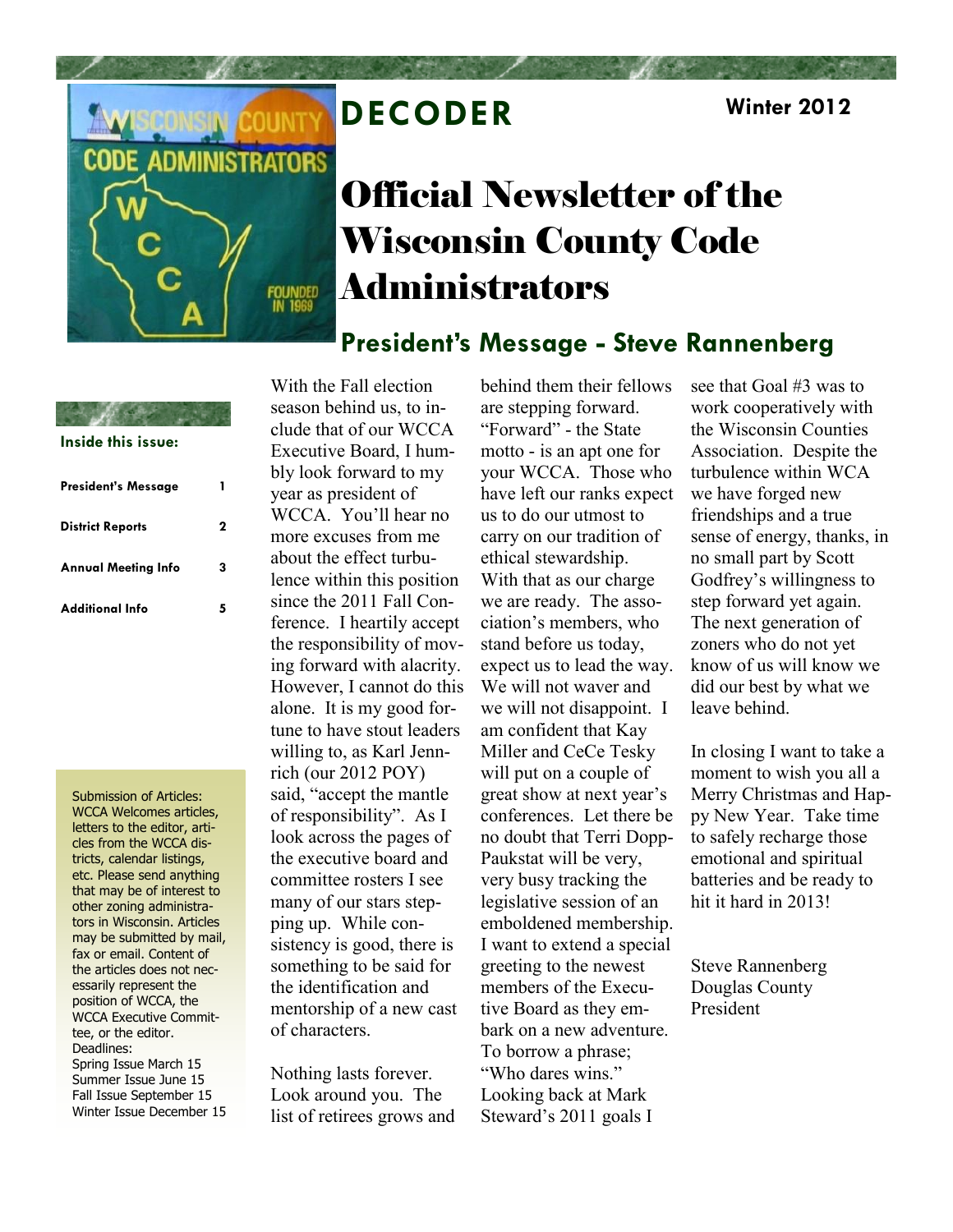

## **District Reports**

### West Central—Kevin Lien –Courtesy of Emily Lund

In March, our district had a meeting at the Chippewa County Courthouse in Chippewa Falls, WI. We discussed legislative updates, state departmental updates, and met new staff from WI DNR. Our district has been overwhelmed with many frac sand mine applications. WCZA President Kevin Lien stated in a recent WisconsinWatch.org article, "Our office has turned into a zoo. Everyone here is engulfed in mining." Some call it the frac sand fever of west-central Wisconsin. Our district has been working together to formulate regional consistencies with conditions on nonmetallic mining permits. Ideas for future application submittal / conditioned criteria: blasting plan, haul route plan, groundwater response/well testing plan, fugitive dust plan, property value assessment/appraisals, spoil pile location/reclamation, basement level/depth mining, ambient air testing (possible), noise, lighting plan, storm water/erosion control, screening/landscape buffer, all copies of WI DNR & WI DOT permits, transportation impact analysis, financial assurance, restricted hauling times.

Mining moratoriums: Eau Claire Co. & Dunn Co. – ended at the end of July 2012; Buffalo Co. – ended in Oct. 2012. Discussion regarding new zoning district and overlay district for nonmetallic mining took place. Nonmetallic Mining notification is different throughout our district. Most counties follow the Class II Publication requirements, while others have increased notification to  $\frac{1}{2}$  mile or 1 mile for mining projects. Many staff members from different counties have left to work for private mining companies. Marathon County congratulated Jim Bergner on his retirement, which was later filled by Becky Frisch (previously employed by Langlade Co).

In June, our district had a meeting at the Trempealeau County Courthouse in Whitehall, WI. We discussed legislative updates, departmental mergers, 2011 WI Act 170, NR 115, and plans to set up Administrative training and BOA training for our district's staff and volunteers. We discussed 2011 WI Act 32, where the State Budget Bill discusses borrow and material disposal sites for transportation projects and have made them exempted from local zoning ordinances, with conditions set in this bill. We discussed how some Towns are now adopting nonmetallic mining ordinances and licensing ordinances to address and regulate the negative impacts of frac sand and other types of nonmetallic mining.

Our guest speaker was Brent Pickard from the Wisconsin DOT. He spoke to our district about Frac Sand Mining Impacts. In summary, he said the demand for frac sand is expected to increase 15% over the next 3 years. Most mine companies choose the path of least resistance, so go to un-zoned towns. Estimations: 6.5 million tons of frac sand mined in 2009, 13 million tons in 2010, and 28 million tons in 2011. 90% of US gas and oil wells use hydraulic fracturing. "Ground zero" for frac sand mining is a 60 mile radius around Eau Claire. Over 100 mines and facilities are in process, where 95% didn't exist 12-24 months ago. Concerns are with logistics of truck, haul routes, intersection location, safety, pavement, and rail lines. There is a transportation tool box when working with WI DOT and they have intergovernmental cooperation with counties.

Future meetings: The WCA Frac Sand Task Force will be meeting in Chippewa Falls on December 17th, 2012. Our next district meeting is December  $18<sup>th</sup>$ , 2012 at the Eau Claire County Courthouse.

### North West District– Tom Bergman

The Northwest District will be meeting on December 19<sup>th</sup> at the Flat Creek Eatery in Hayward, WI. The District will be electing officers as well as discussing a number of issues. We will be discussing methods to track service from the wastewater specialist position to help develop a case for filling of vacant positions. There will also be discussions of mining issues, the WCCA Executive Board Meeting Agenda, and changes to the NW District boundary lines. We will be getting an update from the recent NR 115 subcommittee meeting. Wishing everyone a Happy Holiday Season.

### East Central District—Bill Bosiacki

The East Central district of WCCA met on Friday, December 14. Gary Heinrichs was in attendance and gave a floodplain presentation focusing on the new Great Lakes study that FEMA is conducting. A question and answer period followed with Gary answering many questions in regards to floodplain administration and flood insurance. After lunch the election of officers took place with the current group being reelected unanimously. Our Treasurer gave a very enthusiastic report of our districts financial state which pleased everyone in attendance. After that, our district representative handed out the proposed changes to the current NR-115 and everyone agreed that they were a step in the right direction and would be studied closely to see how they would affect their individual counties with the agreement that they will let the district representative know of any changes they may require. Adjournment was taken shortly thereafter with the acknowledgement that the meeting was informative and efficient, a very LEAN event!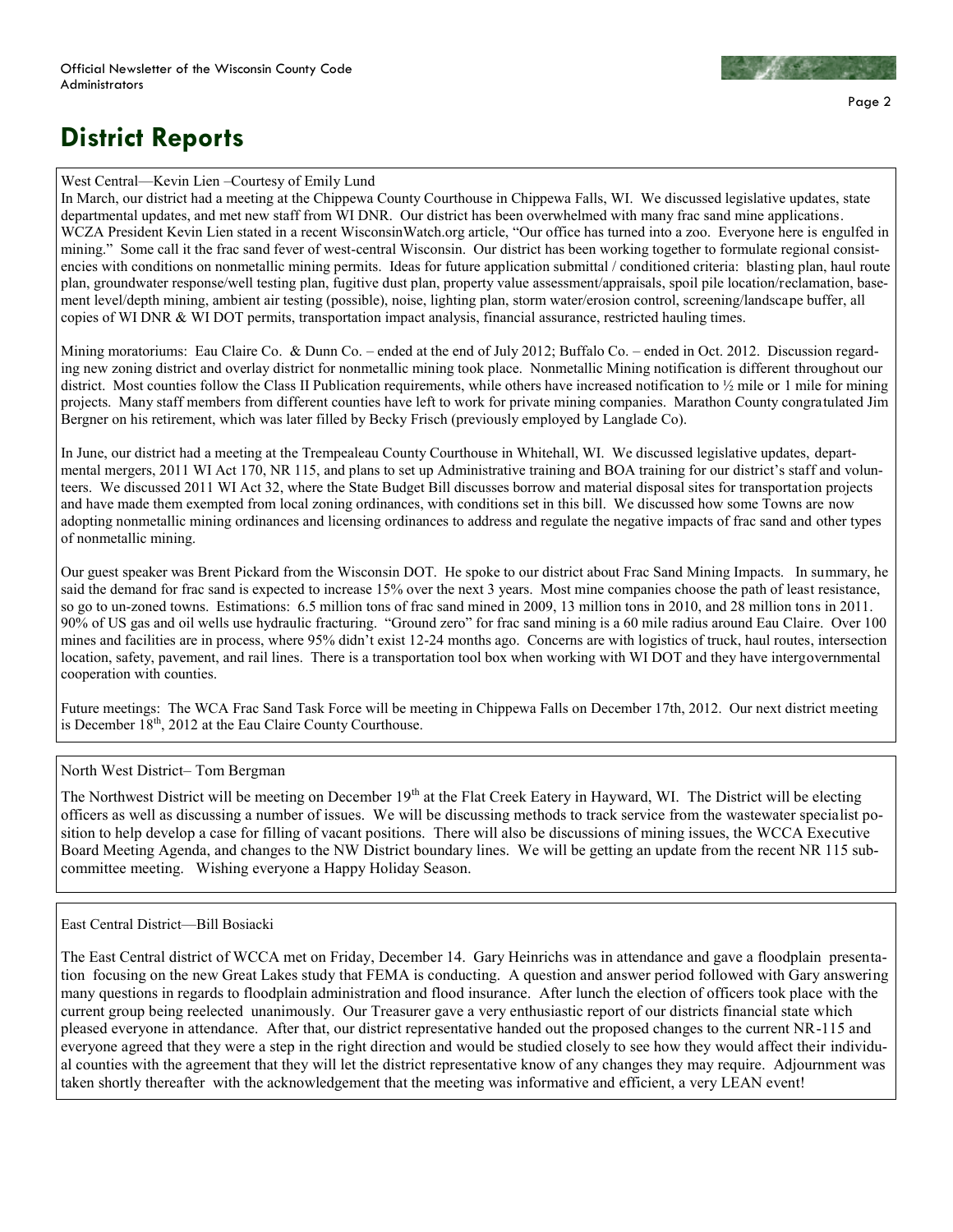

Page 3

### **Annual Meeting Agenda**

Stoney Creek Inn 110 Imperial Avenue Rothschild, WI 54455 Phone: 715.355.6858

#### **Thursday, January 17, 2013 10:00 AM**

- 1. Call to Order
- 
- 2. Introductions<br>3. Changes or a 3. Changes or additions to the agenda
- 4. Review and approval of the October 3, 2012 Executive Board meeting minutes
- 5. Old Business<br>6. Discussion of
- 6. Discussion of district representative duties and responsibilities (Please bring your WCCA Handbook issued to the district representatives.)
- 7. Treasurer's Report Michelle Staff, Secretary-Treasurer
- 8. Audit of 2012 Financials Audit Committee<br>9. Review and approve WCCA 2013 Operating
- Review and approve WCCA 2013 Operating Budget
- 10. Committee Assignments and Appointments for 2013 (See draft assignments spreadsheet)
	- a. Executive Board representation on committees
	- Standing Committees
	- c. Ad Hoc Committees
	- d. Program Coordinator
	- Web Page Coordinator
	- f. State Agency Liaisons and Others Proposed affiliations
- 11. Committee and Project Reports
	- a. Program Coordinator/Conference Committee Draft Agenda 2013 Spring Conference
	- b. Legislative Committee Legislative Report
	- c. Administrative Code Committee
	- d. Nominating Committee
	- e. Audit Committee
	- f. NR 113 Committee
	- g. NR 115 Committee
	- h. NR 116 Committee
	- i. Mining Committee
	- j. Working Lands Initiative Committee<br> **Awards/Scholarship Committee**
	- Awards/Scholarship Committee
	- l. Web Page Committee
	-
	- m. POWTS Code Council<br>n. POWTS Technical Adv POWTS Technical Advisory Committee
	- o. Shoreland/Wetland Committee

#### **Friday, January 18, 2013 9:00 AM**

- 12. District Reports To include discussion on realignment of District boundaries
- 13. State Agency and Affiliated Organization Reports
	- a. WI Department of Safety and Professional Services
	- b. WI Department of Natural Resources
	- c. WI Department of Ag, Trade and Consumer Protection
	- d. UW Stevens Point Center for Land Use Education
	- e. UW Extension Local Government Center
	- f. Wisconsin Wetlands Association
	- g. Wisconsin Counties Association
- 14. Other Business
	- a. WCCA Spring Conference, April 4-5, 2013, Stoney Creek Inn, Rothschild, WI
	- b. 2013 Fall Conference select location and dates
	- c. Raffle/Scholarship Report
- 15. Plans and Goals for 2013
	- a. Executive Board Goals for 2013
	- b. President's Goals for 2013
- 16. Adjourn

#### **Administrative Notes:**

- 1. Contact CeCe for room reservations for January 17, 2013<br>2. Lunch and dinner for Board members provided on January
- 2. Lunch and dinner for Board members provided on January 17, 2013
- 3. Complimentary Breakfast available on January 18, 2013
- 4. Next Executive Board meeting: April 3, 2013, 7:00 PM, Stoney Creek Inn, Rothschild, WI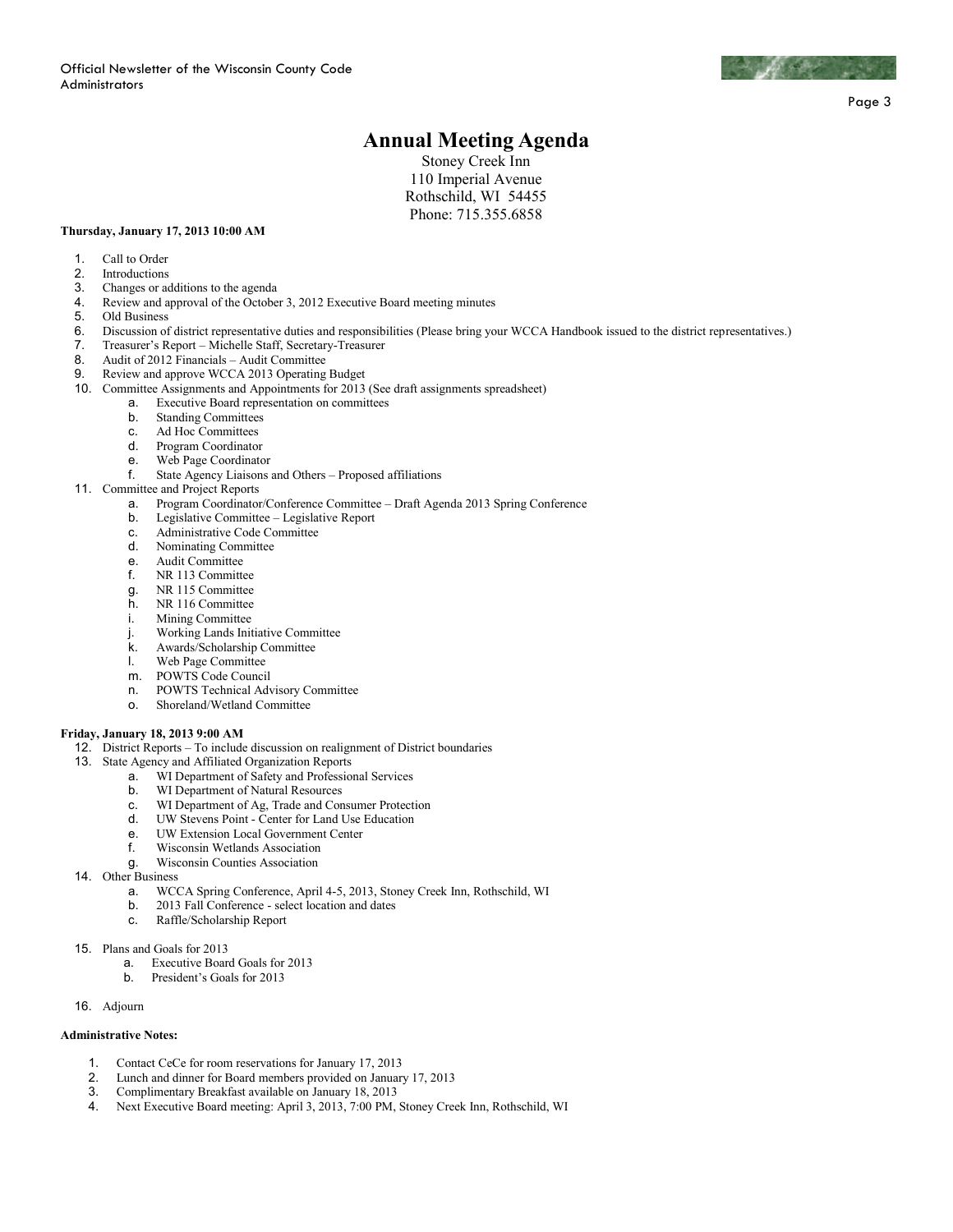

Page 4

### **Some Recent Changes to www.wccadm.com**

Comparison of NR115 Rules

Summary of Draft Rule Language—NR115

New Committee Assignments

Posted December 28, 2012 Planning Technician - Village of Kronwetter Posted December 28, 2012 Associate Planner - City of Janesville Posted December 28, 2012 Assistant Redevelopment Planner - Vandewalle & Assoc. Posted December 4, 2012 Planner Principal - State Posted November 25, 2012 Environmental Engineer Eau Claire County

Wisconsin has large deposits of precisely the kind of sand needed for the now-popular hydraulic fracturing (fracking) method of extracting oil and natural gas. As a result, mining sand and exporting it to other states is suddenly a booming business in Wisconsin. The G4005 series of publications is designed to help Wisconsin communities anticipate and head off problems that may be caused by Wisconsin's sudden boom in sand mining, including problems with groundwater, air quality, reclamation after a mine is closed, truck traffic on local roads, dust, noise, and so on. The author discusses tools, such as comprehensive plans and zoning ordinances, that communities may use to regulate sand mining operations, and she ranks counties according to how successfully they are using those tools.

New from Cooperative Extension Publishing . . .Planning and Zoning for "Frac Sand" Mining (G4005-01) Evaluating Nonmetallic Mining: County Comprehensive Plans (G4005-02) Evaluating Nonmetallic Mining: County Zoning Ordinances (G4005-03) Evaluating Nonmetallic Mining: Comprehensive Plans and Zoning Ordinances (G4005-04) By Anna Haines

### **Available at learningstore.uwex.edu**

This is effective immediately.

Product approval has found an error in the sizing of the all-in-one end cap installed at the ends of the rows. Corrections have been made to the approvals of the Quick4 Plus Standard profile end cap sizing. It is 2.6 sq ft PER END CAP instead of the previous version stating 5.1 sq ft/end cap.

In most cases, the sizing of the end caps will not change the total number of chambers you will need, but please review any outstanding plans you have out there because we will be referring to this corrected information for all future inspections and permit issuances.

If you have any questions, please contact Glen Schlueter. Thank you for your cooperation! And please pass this on to anyone who should know.